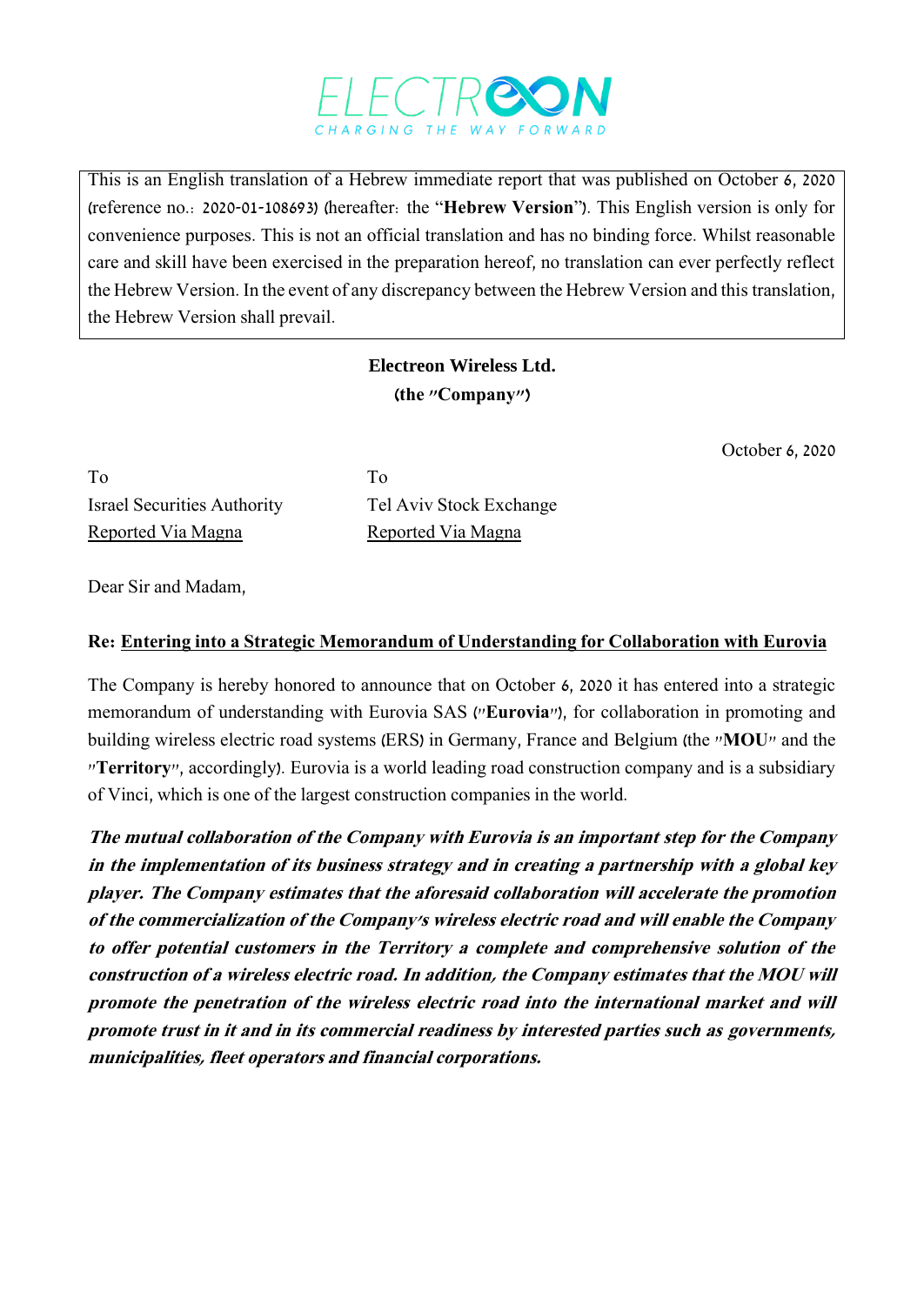## Following are the main points of the MOU:

- Arrangement of the collaboration between Eurovia and the Company (the "**Parties**"):
	- o The Parties shall collaborate in improving the technical aspects of the building and installing of the wireless electric road, including conducting joint negotiations and contacts with fleet operators and power grid operators in connection with the implementation of shared projects.
	- o Eurovia shall oversee the promotion of the wireless electric road system technology within the Territory; shall work to integrate the wireless electric road system as part of its commercial products; and shall be responsible for the construction tasksin connection with shared projects.
	- o The Company shall provide Eurovia the support and cooperation needed (including business development and technical and economic analysis of each opportunity); shall provide the wireless electric road system and its components; install the coils and ensure their integration and operation in the project; operate and maintain the wireless electric road and its components; provide warranty for the wireless electric road technology; and ensure the fulfillment of the requirements for obtaining approvals in connection with the wireless electric road technology under the applicable law in the Territory.
	- o The MOU includes provisions regulating the intellectual property rights which may be developed as part of the collaboration between the Parties.
	- o The Parties agreed that to the extent that the Parties win a tender for the execution of a project, they will enter into a separate agreement regulating their obligations and rights regarding the project and agreed that the participation of the Parties in the project will be in equal parts unless otherwise agreed. As part of the collaboration, each party will bear its own costs, unless otherwise decided between the Parties.
- Exclusivity The Parties have granted each other exclusivity in submitting joint offers in tenders for the deployment of wireless electric road technology in connection with any existing future opportunity in the Territory ("**Opportunity**" and "**Project**", accordingly). In this context, a party who wishes to participate in a Project shall give the other party a right of first refusal in connection with submission of a joint offer with respect to a Project.
- Term and termination The MOU shall be in force for an initial period of 5 years as of October 6, 2020, and shall be automatically renewed for an additional period of two years, unless one of the Parties provides the other Party a notice of its intention not to renew the MOU at least six months prior to the end of the first period. Notwithstanding, the MOU sets forth conditions for its termination by the Parties prior to the end of the period by written notice.